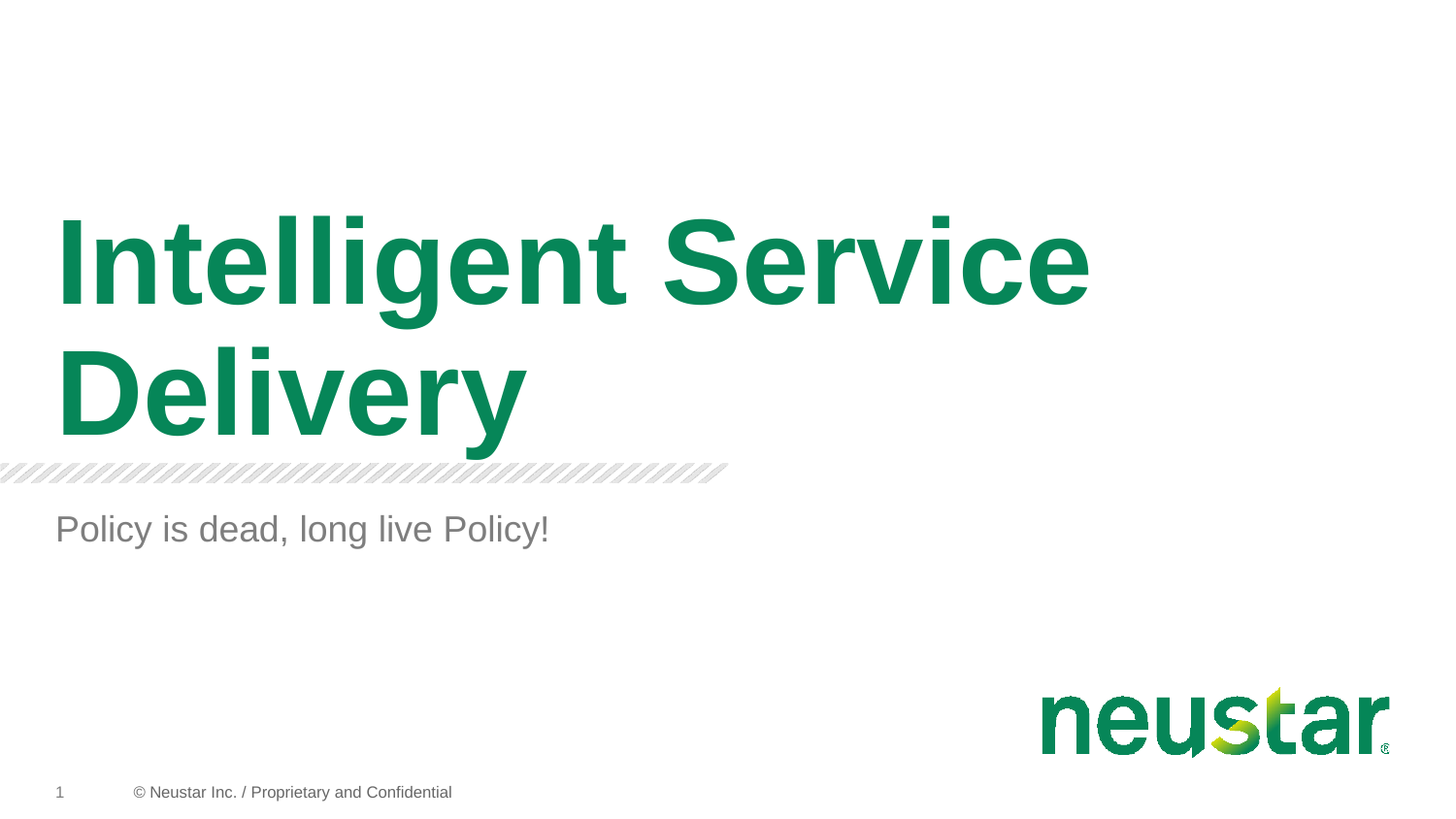## **What is Policy?**

#### **Pol-i-cy [pä-lə-sē]**

- 1. Prudence or wisdom in the management of affairs.
- 2. A definite course or method of action selected from among alternatives and in light of given conditions to guide and determine present and future decisions.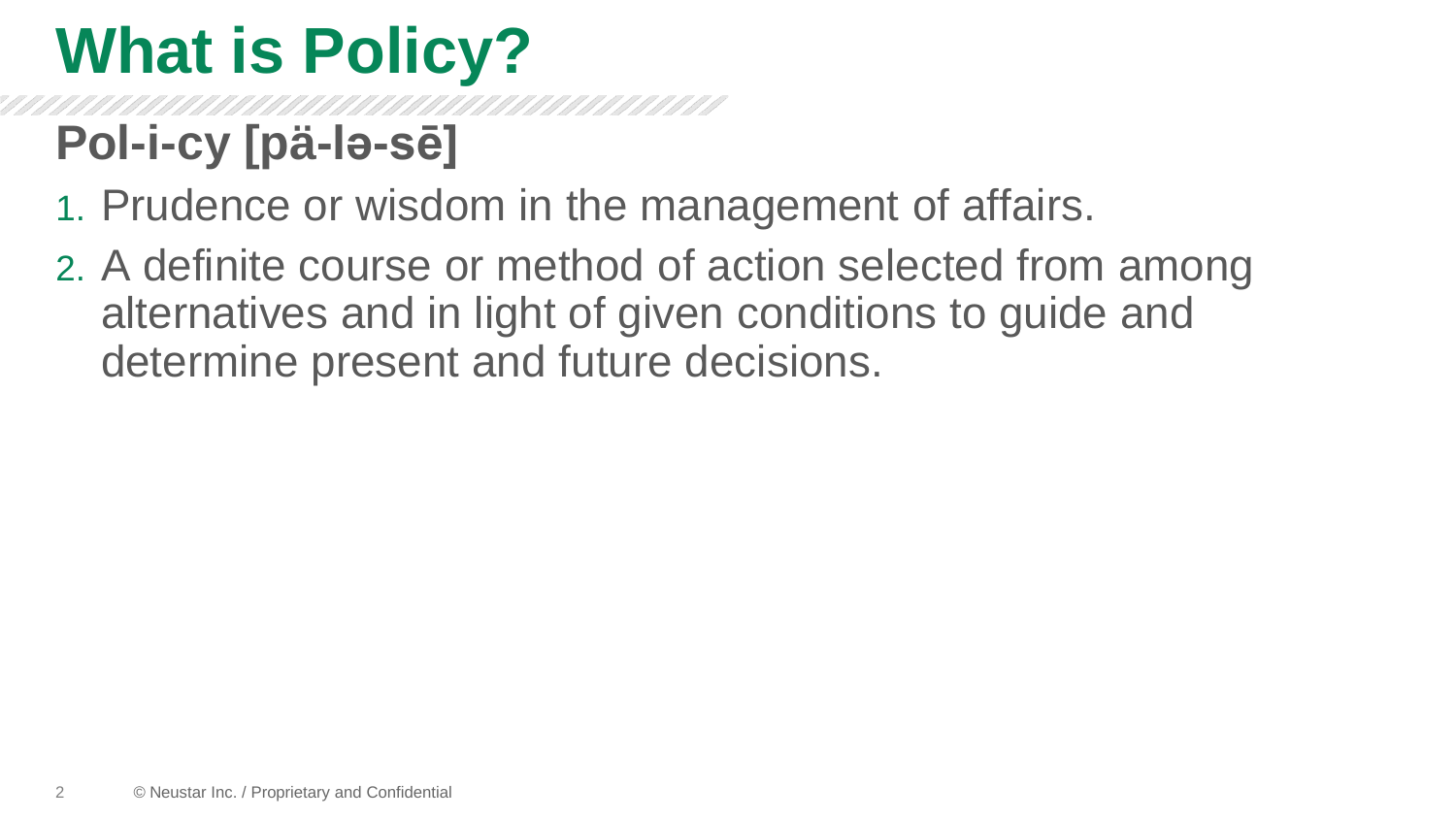### **What is Policy?**

#### **Pol-i-cy [pä-lə-sē]**

- 1. Prudence or wisdom in the management of affairs.
- 2. A definite course or method of action selected from among alternatives and in light of given conditions to guide and determine present and future decisions.
- Source: Middle French : Policie or Police [en]
- 1. To *supervise* the operation, execution, or administration of to *prevent* or *detect* and *prosecute violations* of rules and regulations.
- 2. To exercise such supervision over the *[policies](http://www.merriam-webster.com/dictionary/policies)* and activities of….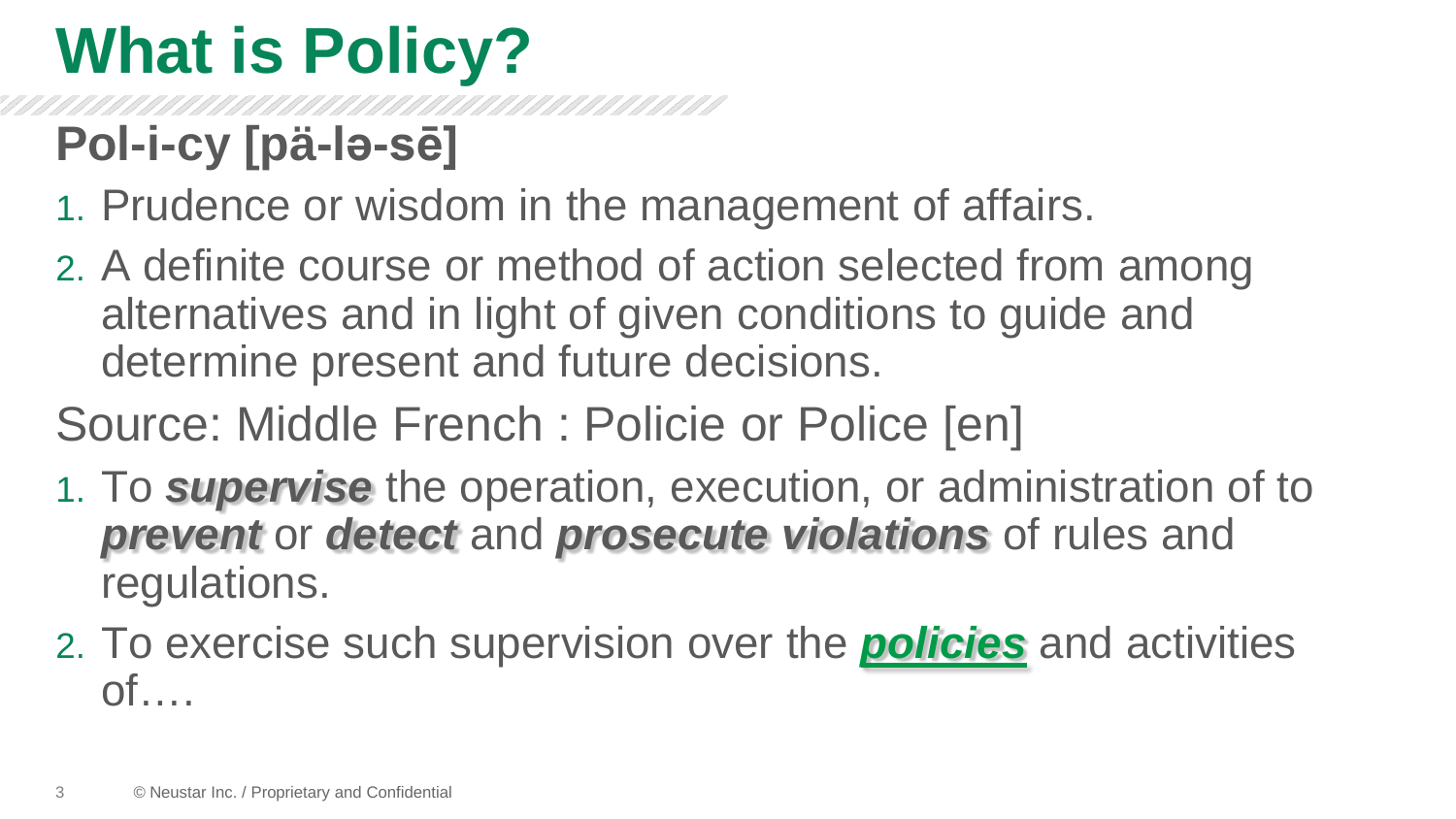#### **Complex connected world**

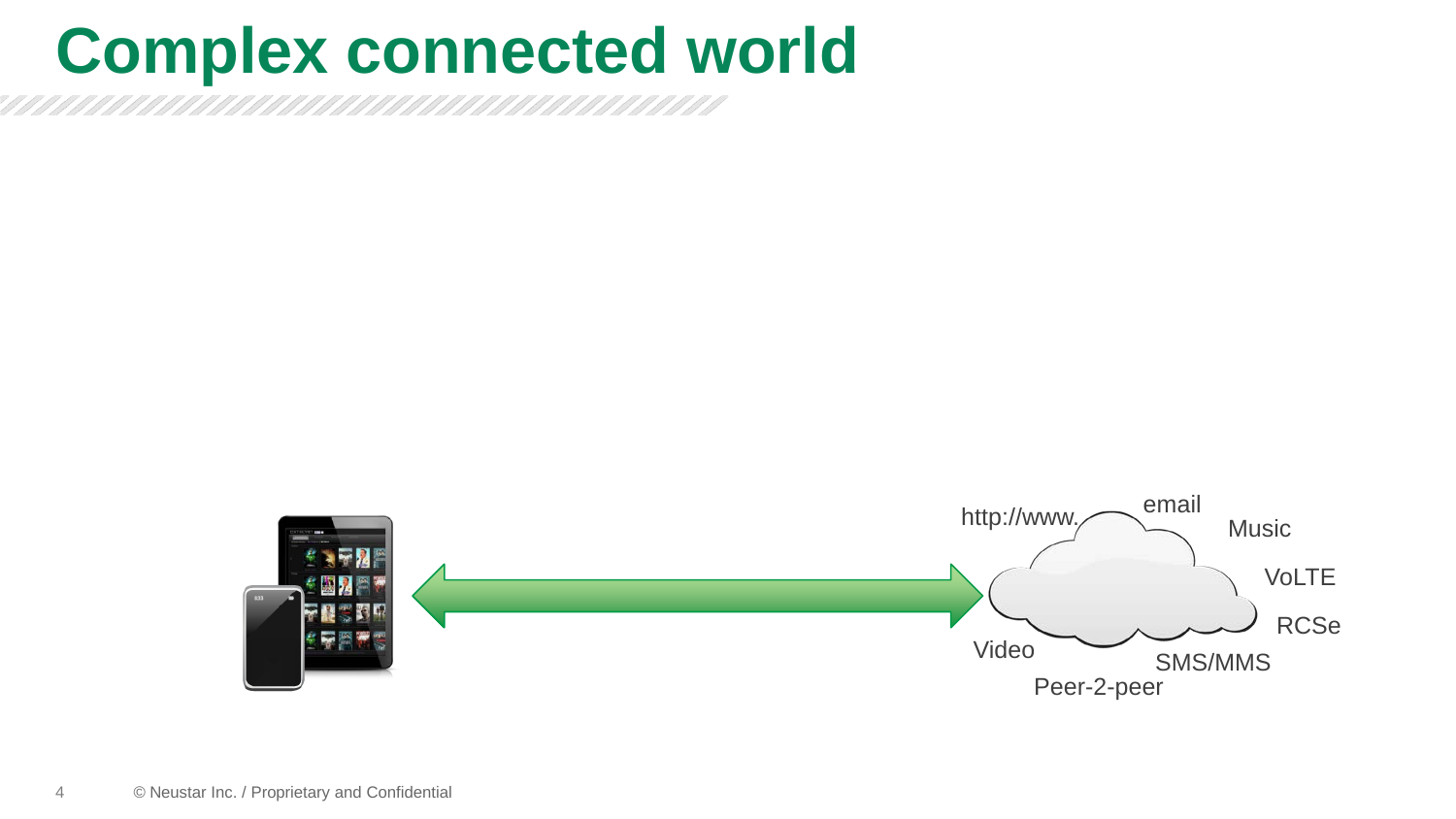#### **Data Policy and Charging Control (PCC) Rules and** John Doe<br>1515 Main St<br>Flate, Va, 12345 **Regulations** john.dr.eg.mar<br>1735 i de 4321 **Subscriber Profile Figure 2 Policy Server Charging Server Policy ServerDetect & Police** email http://www. Music VoLTE RCSe Video SMS/MMS Peer-2-peer **Deep Packet Inspection (DPI)**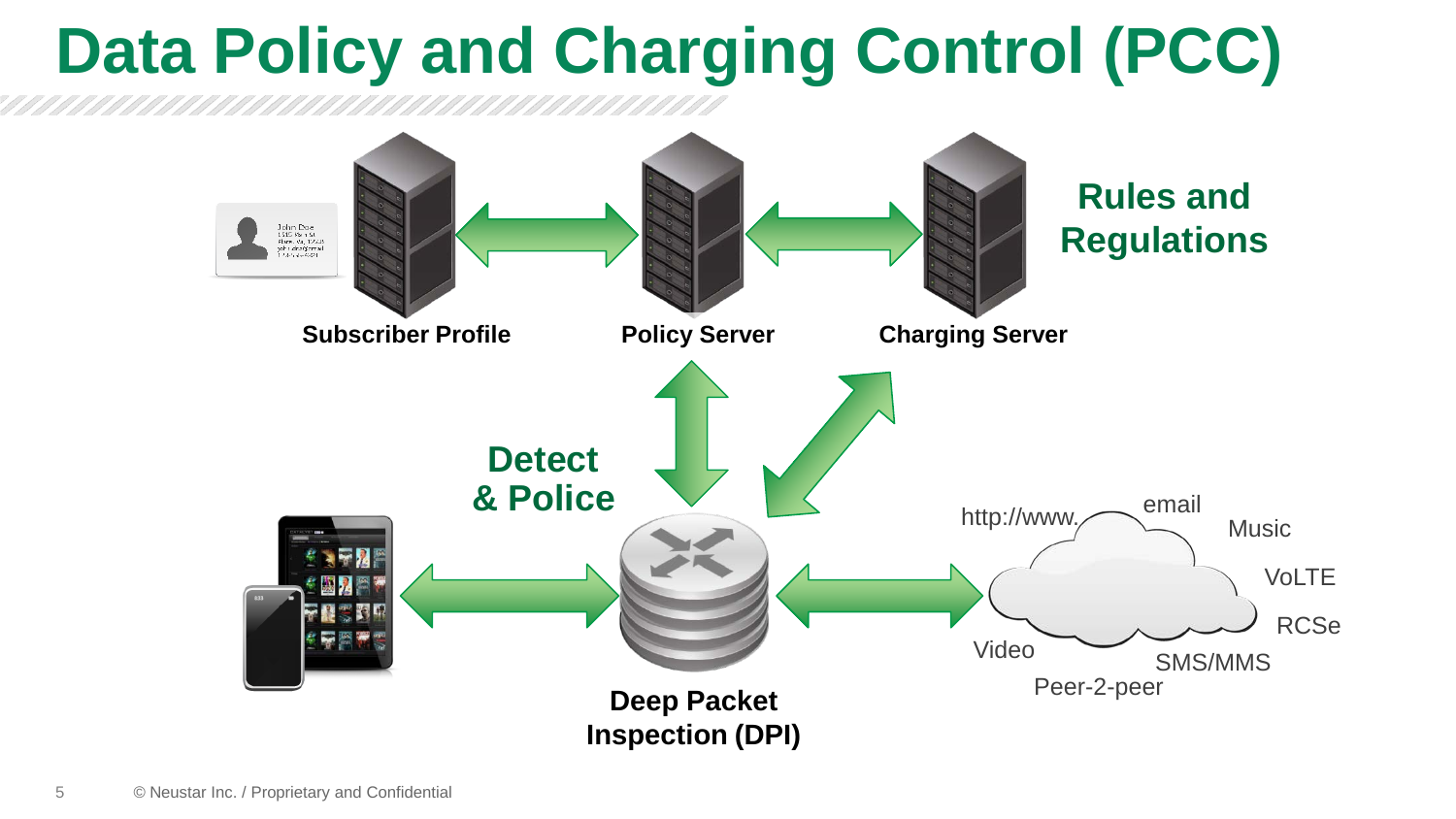### **Policy is dead?**

#### DutchNews.nl **KPN under fire over internet privacy**

*Friday 13 May 2011*



#### **Dutch MPs vote through EU's first net neutrality law**

*23 June, 2011*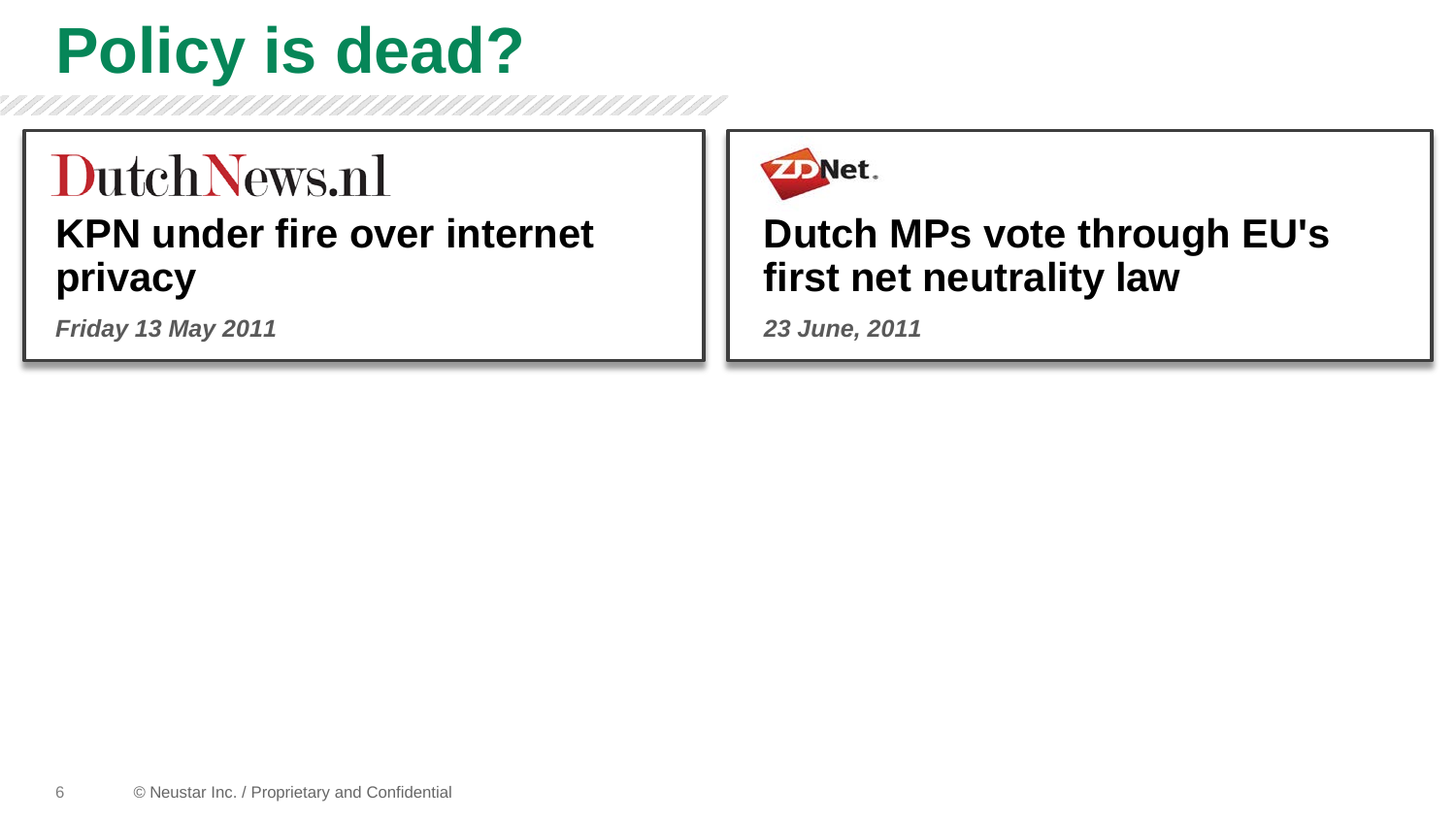### **Policy is dead?**

#### Dutch News.nl

#### **KPN under fire over internet privacy**

*Friday 13 May 2011*



#### **Dutch MPs vote through EU's first net neutrality law**

*23 June, 2011*

### But…..

#### **MOBILEDIA Smartphone Data Usage Up, Unlimited Plans Disappearing**

*TUE JUN 21, 2011*



#### **So what is a gigabyte for mobile users, anyway?**

*Jul. 8, 2011*

### **…So how to add value?**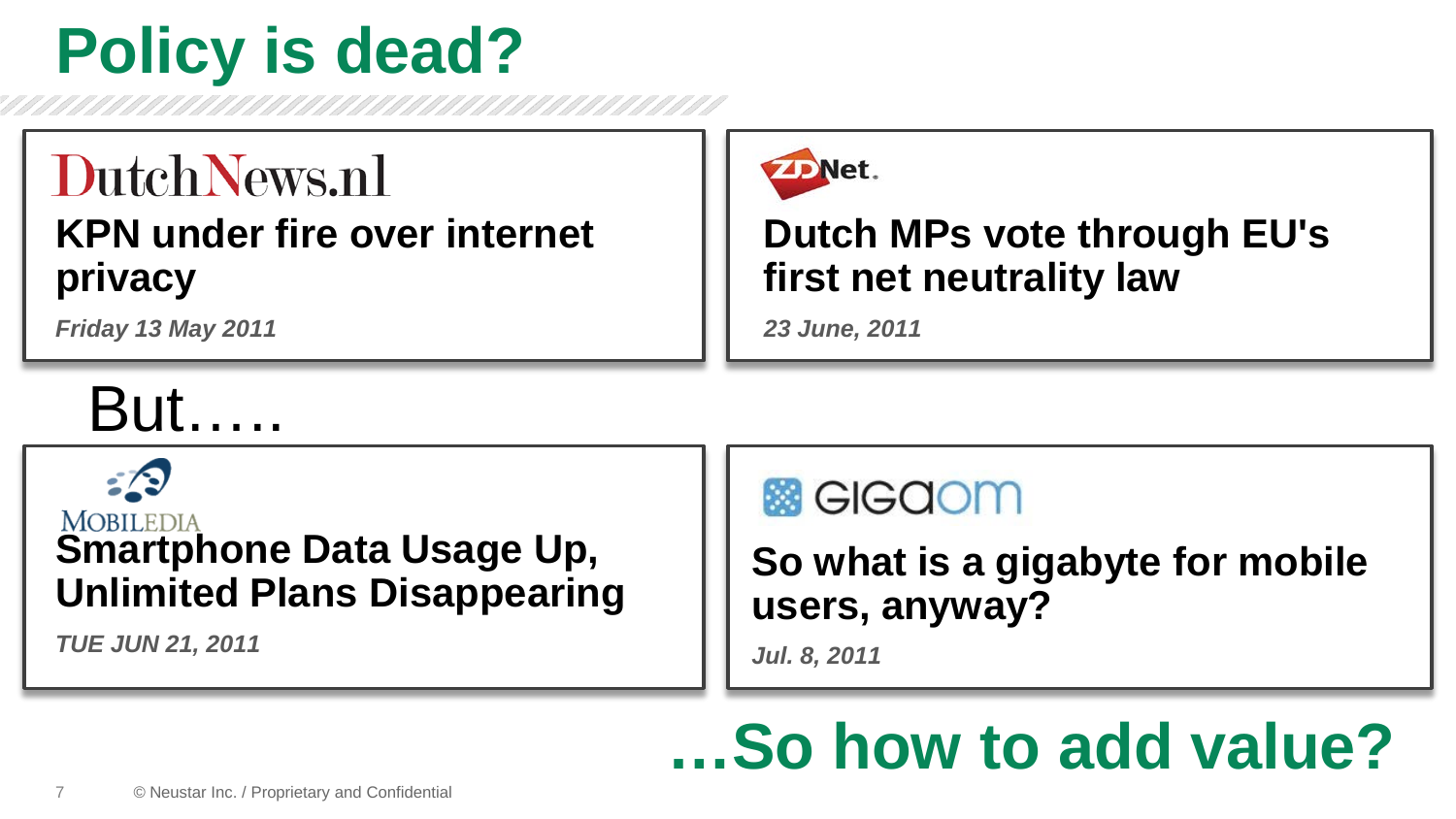## **People don't buy Gigabytes?**

#### **You browse the internet.**

*"Best efforts is normally good enough."*

#### **I want to make an important voice call.**

*"Must happen now and have good quality."*

#### **I want to send a message.**

*"Needs to be guaranteed to get to the recipient."*

### **I'm paying to watch "my content".**

*"I'm willing to pay a premium, to get what I want, when I want it."*